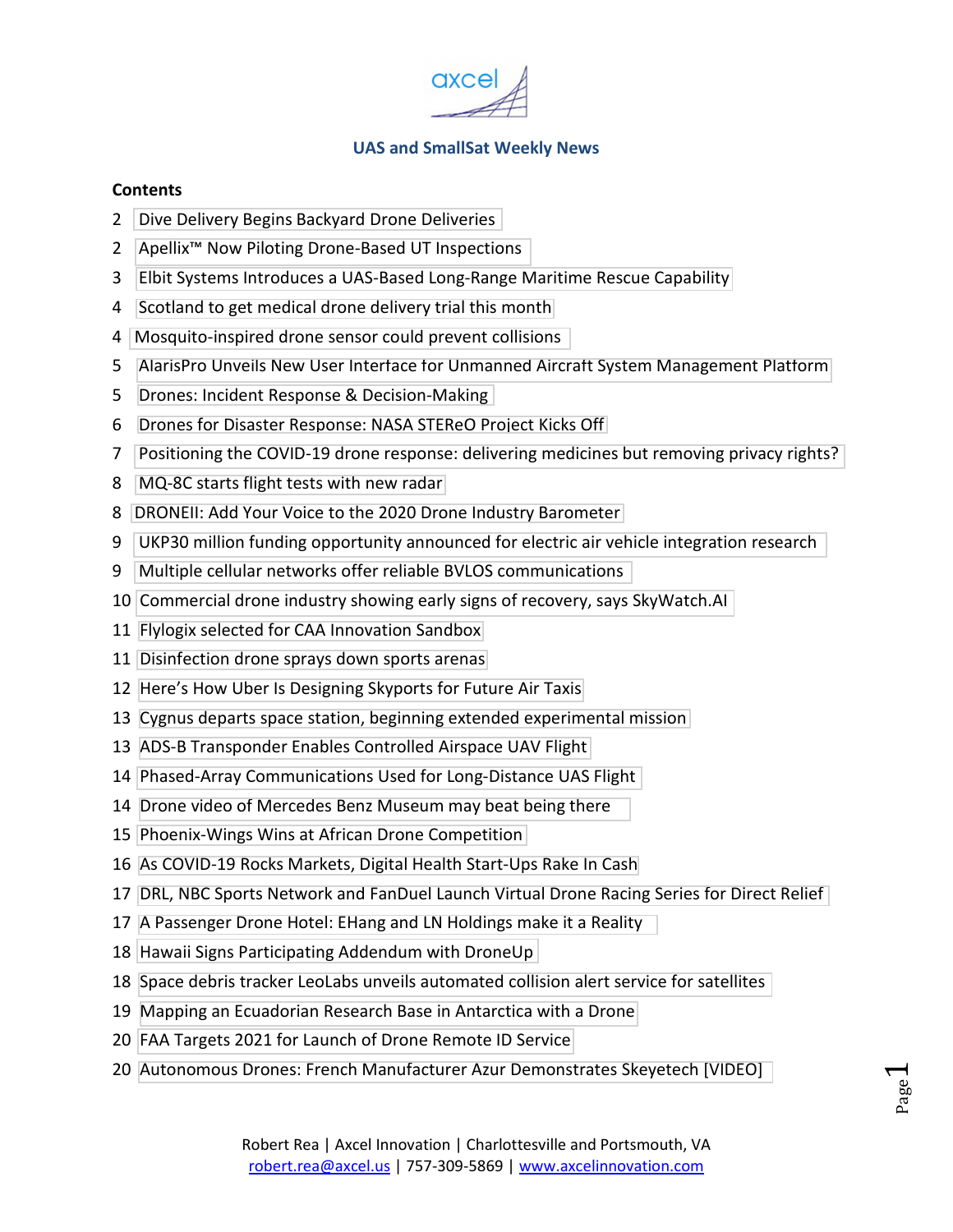

#### <span id="page-1-0"></span>**9May20**

#### **Dive Delivery Begins Backyard Drone Deliveries** PRESS 2020-05-08



Residents of San Mateo and Contra Costa counties in California can now sign up to participate in the trials by clicking here – upon signing up, when ready, Dive Delivery will send out a certified remote pilot to first conduct a test flight without any cargo. After a successful test, the pilot will affix a lightweight package to the drone and conduct the

actual delivery drop flight. Customers will be notified before and immediately after the operation to ensure they do not walk under the drone at any time.

Mission planning, airspace authorization and flight execution are managed by the Avision App, an iOS application typically installed on an iPad. An off-the-shelf drone is fitted with an air drop system, while release control is programmed into the Avision flight platform. The drone takes off from a predefined location via an automated waypoint mission, flies to the backyard of the residential customer, lowers into the marked location, automatically releases the package and returns to the launch location via the same flight path.

"Dive Delivery is doing groundbreaking work executing on last mile drone deliveries in the Bay Area. Working alongside a company like Dive to meet the needs of local communities in a time of crisis is really rewarding for us," says James Broniec, VP of Business Development for Avision. https://www.uavexpertnews.com/2020/05/dive-delivery-begins-backyard-dronedeliveries/?utm\_source=Master&utm\_campaign=2caa9a5532- EMAIL\_CAMPAIGN\_2017\_12\_20\_COPY\_01&utm\_medium=email&utm\_term=0\_35ad7bc94d-2caa9a5532-89168288

#### **Apellix™ Now Piloting Drone-Based UT Inspections** May 7, 2020 News



Apellix, protecting the world's built and industrial environments through technology, is proud to announce they are now identifying pilot projects for ultrasonic wall thickness inspections of above-ground storage and terminal tanks.

Using semi-autonomous drones, Apellix performs

measurements on tanks as high as 60 meters. The system can measure up to 100 locations per hour, reporting real-time results to the engineer who is safely on the ground. All test data, as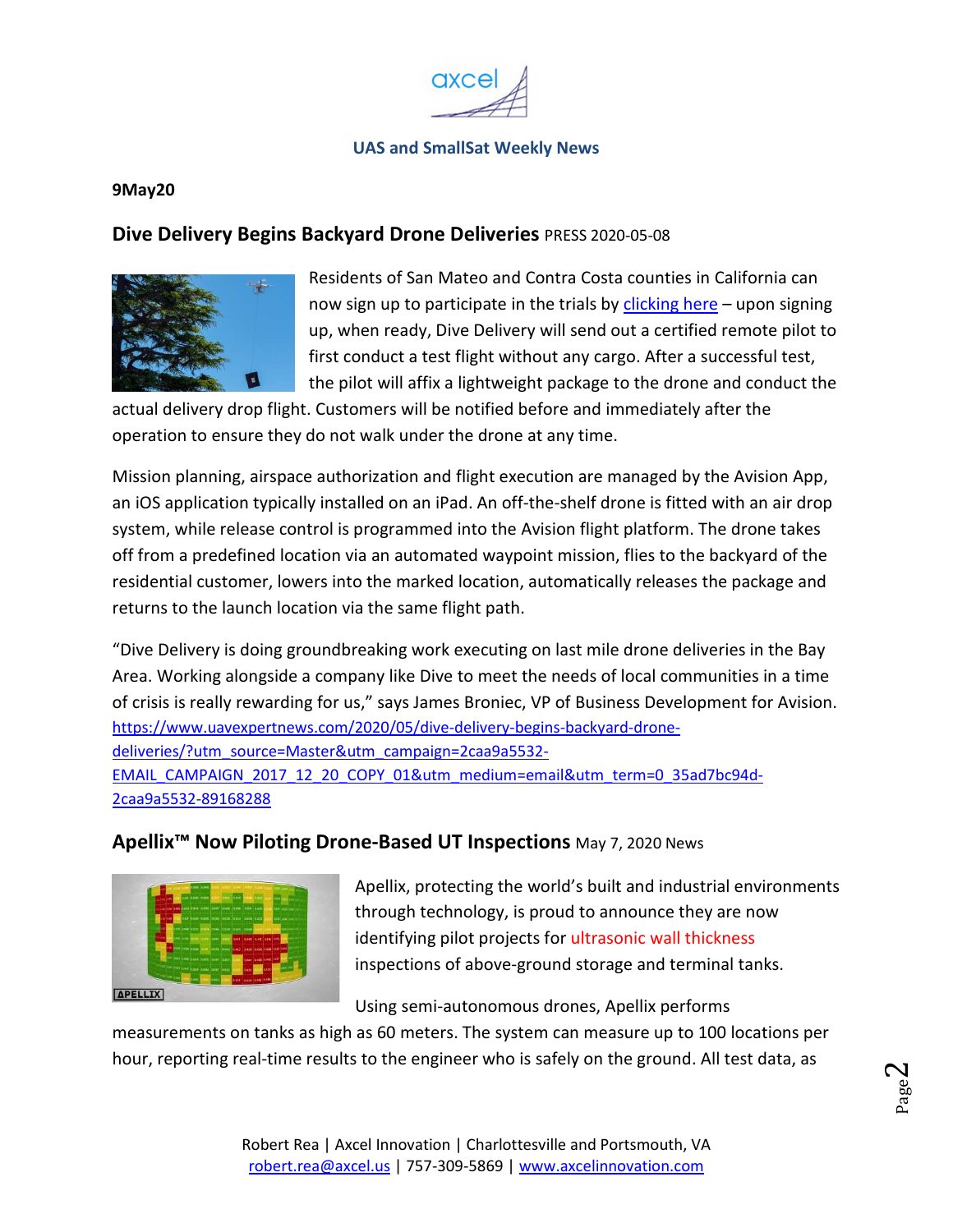

<span id="page-2-0"></span>well as test location, environmental data and video confirmation is timestamped and stored on the onboard computer for easy download to Excel™ or customer reporting software.

The Apellix systems use the DeFelsko PosiTector UTG M gauge with single element 5 MHz contact transducer. If you are interested in evaluating the system, please visit www.Apellix.com or contact Apellix at info@apellix.com or +1-904-647-4511 https://uasweekly.com/2020/05/07/apellix-now-piloting-drone-based-utinspections/?utm\_source=rss&utm\_medium=rss&utm\_campaign=apellix-now-piloting-drone-based-utinspections&utm\_term=2020-05-08

## **Elbit Systems Introduces a UAS-Based Long-Range Maritime Rescue Capability**

May 7, 2020 News



Elbit Systems introduces a unique life saving capability to its Hermes 900 Maritime Patrol Unmanned Aircraft System. Integrating detection and identification capabilities, onboard inflated life-rafts, and precision dispatch capability, enables the UAS to perform long-range maritime Search and Rescue (SaR) missions.

Capable of more than 24 hours of continuous flight, it can operate in adverse weather conditions both day and night. It can carry up to four, six-person life-rafts that are integrated on its wings. Using an onboard maritime radar, the UAS detects survivor situations. Upon detection, the Electro-Optic/Infra-Red payload is deployed to provide visual identification, and a rapid calculation of the drop-point is performed, enabling the UAS to dispatch life rafts from a low-altitude of 600ft to a pin-pointed location at a safe distance from the survivors. A gradual inflation process of the life-rafts is initiated after dispatch and is completed upon landing.

The aircraft has been operational with the Israeli Air Force since 2015 and was selected by numerous customers including Switzerland, the UK, Brazil, Mexico, Chile, the EU, the UN and countries in Southeast Asia. https://uasweekly.com/2020/05/07/elbit-systems-introduces-a-uasbased-long-range-maritime-rescue-

capability/?utm\_source=rss&utm\_medium=rss&utm\_campaign=elbit-systems-introduces-a-uas-basedlong-range-maritime-rescue-capability&utm\_term=2020-05-08

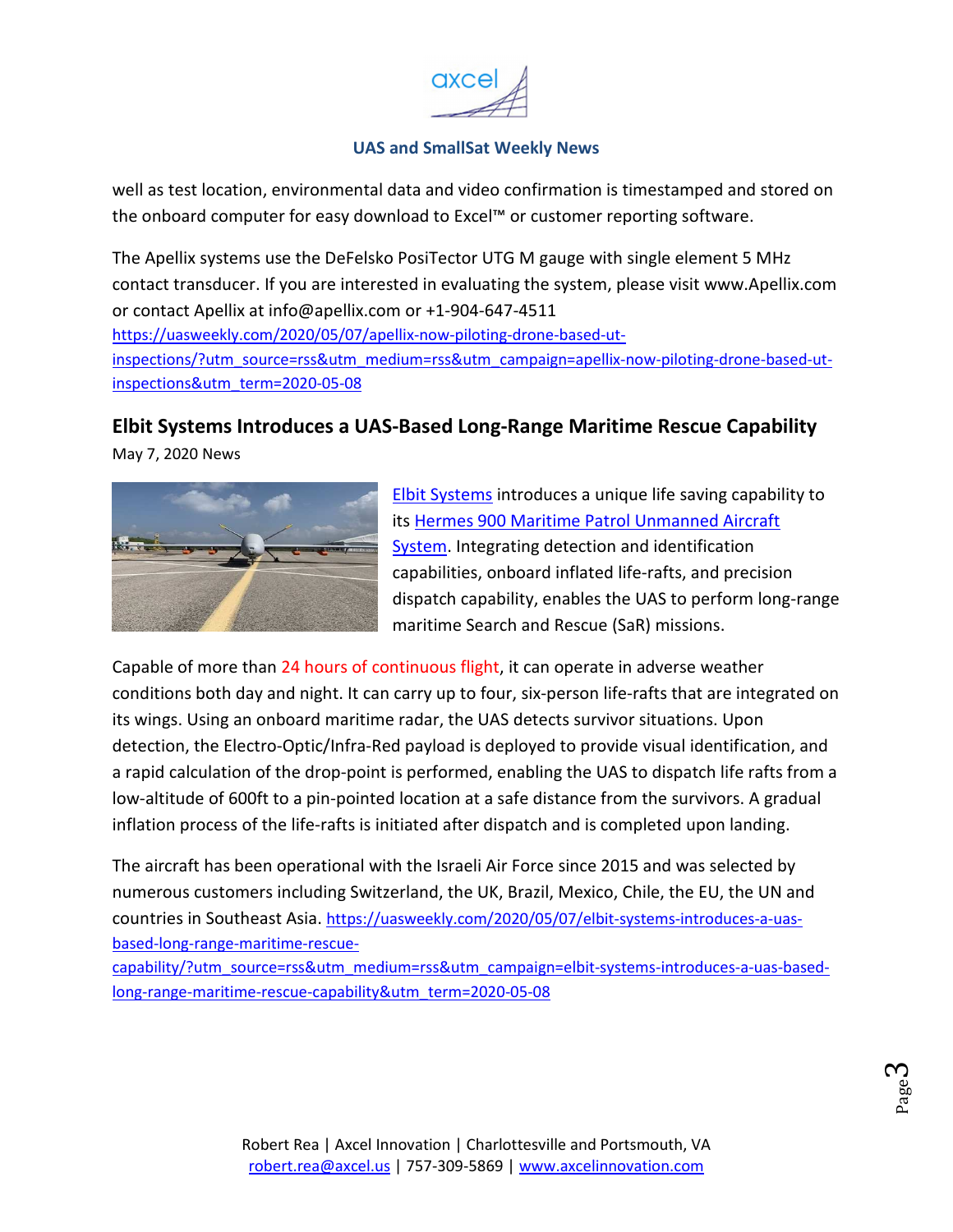

#### <span id="page-3-0"></span>**Scotland to get medical drone delivery trial this month <b>Sean Captain** May. 8th 2020



On May 25th, a weeklong trial will see drone shipments between Oban (a town northwest of Glasgow) and the nearby Isle of Mull. The 10.5 mile trips will deliver medical equipment from the National Health Service to frontline health workers on the island. The program is run by a London-based drone delivery company

called Skyports. The drones will fly beyond visual line of sight. Skyports will be working closely with the Oban airport to coordinate the flights and will issue alerts warning airplane pilots when the flights are taking place.

The NHS and Skyports have not specified what type of supplies they will deliver or how often the flights will be. But it looks to be a much smaller operation than the English Channel one. There, twin-engine gas-powered drones will deliver cargoes of up to 220 pounds from Lee-onthe-Solent in Hampshire to Binstead on the Isle of Wight in the Channel. It will involve up to four flights per day. https://dronedj.com/2020/05/08/scotland-to-get-medical-drone-delivery-trialthis-month/

**Mosquito-inspired drone sensor could prevent collisions** Sean Captain May 8th 2020



Researchers have a new concept for a cheap, lightweight sensor inspired by how mosquitos navigate in the dark. It works very differently from infrared or lidar sensors used on drones and other robots today. Instead, it relies on aerodynamics, as **Science reports**.

Some mosquitos are nocturnal and able to navigate completely in the dark without hitting objects. In trying to determine how they do this, researchers discovered a curious structure: about 12,000 cells that ring the base of each of the animal's antennae. They realized that the cells measure how the antenna wobbles in flight.

The wobbling, they realized, comes from turbulence from the motion of the beating wings. As a mosquito flies near a wall or the ground, the vortex of air from the beating wings is distorted in a way that blows back on the antennae, producing a distinctive wobble. When the special cells register the wobble, the mosquito realizes it is close to an obstacle and adjusts course to avoid colliding with it.

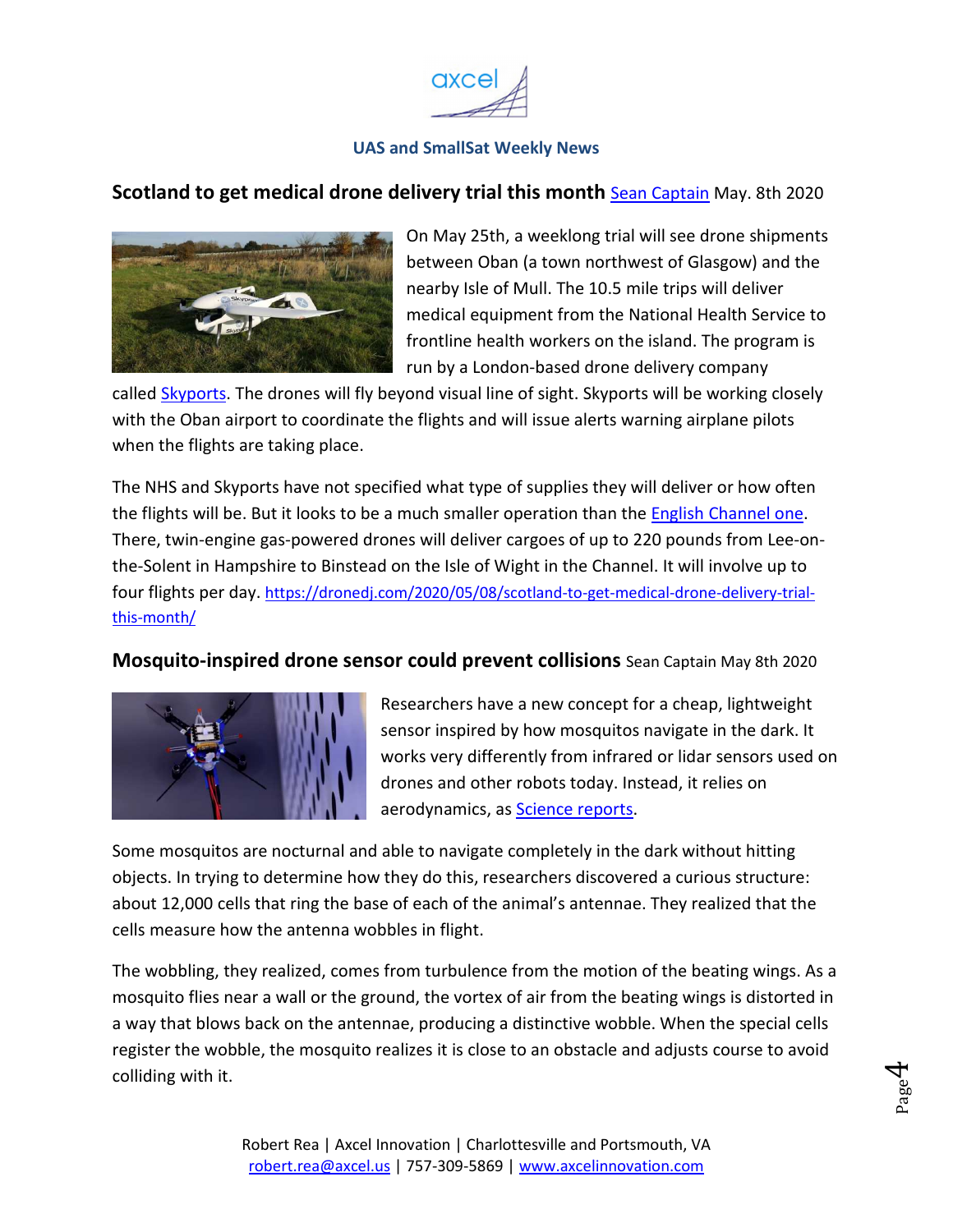

<span id="page-4-0"></span>Researchers then built a synthetic version of this wobble sensor, weighing just 9.2 grams (0.3 ounces) and affixed it to a mini drone. With the sensor, the mosquito drone was able to register obstacles and avoid collisions just as a mosquito can. https://dronedj.com/2020/05/08/mosquitoinspired-drone-sensor-could-prevent-collisions/#more-28449

## **AlarisPro Unveils New User Interface for Unmanned Aircraft System**

**Management Platform** Amy Larkin info@teamalaris.com 410-881-0800 May 5, 2020



AlarisPro's software is the only platform that combines project management, flight logging, component-level maintenance and reliability data and performance analysis tools in one dashboard. The system helps reduce maintenance costs, improve efficiency, maximize

operational safety and makes it easier to meet regulatory requirements.

AlarisPro's centralized platform also aggregates data across multiple systems to identify statistically-significant trends in fleet performance. The system then recommends actions that can prevent unnecessary downtime, damage to equipment, or risk to human safety.

The user interface updates include:

- Data visualization for actionable insights
- An intuitive dashboard to support decisions
- Maximizing mobility and facilitating offline data entry
- Streamlined data entry
- New functionality for asset management

AlarisPro will be exhibiting at Commercial UAV Expo on September 15-17 in Las Vegas, NV and at AUVSI XPONENTIAL on October 5-8 in Dallas, TX. To learn more, visit www.alarispro.com.

#### **10May20**

#### **Drones: Incident Response & Decision-Making** Wayne Baker May 1st, 2020

Through drone technology, we now have tools that enhance our situational awareness in the field. Standard aerial imagery enhances the initial scene size-up for crews at structure fires, wildland fires, rescue situations and hazmat incidents. Aerial thermal-imaging cameras help to: improve missing-person searches; find lost victims faster and increase their chances of survival; and mitigate risks to the boots on the ground (drones can be sent ahead of search parties, go to

Page L∩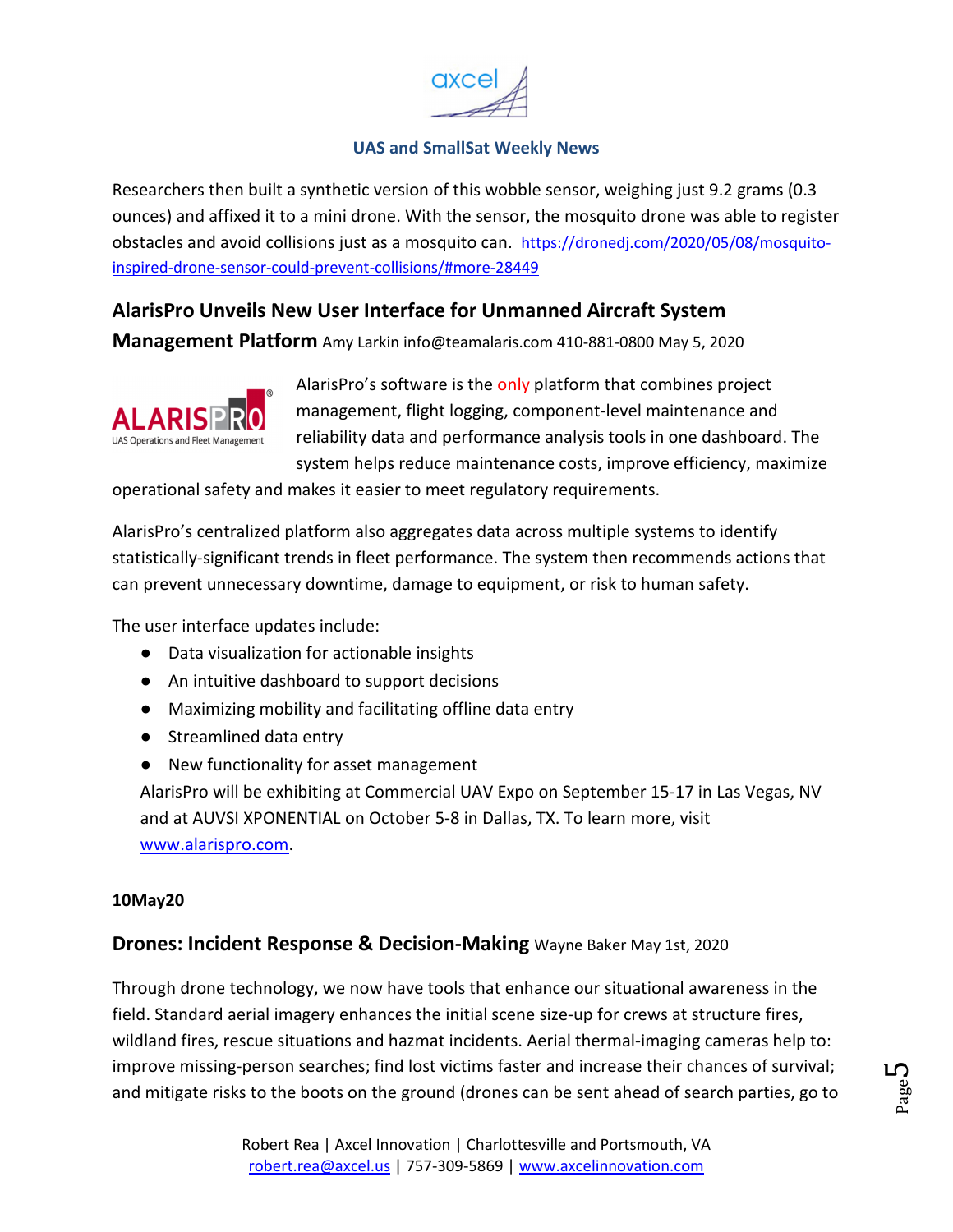

<span id="page-5-0"></span>more dangerous areas and keep search parties away from cliffs or other potentially dangerous areas).



Traditional methods of determining a building fire's location, size and movement often are based on education and experience, such as reading smoke techniques. Standard aerial imagery and aerial thermal imaging can help to provide this information far more quickly and with greater accuracy.

All that said, it's extremely important to remember that this technology never should replace current strategies and tactics. We should continue to obtain a "hot lap" on building fires and use drones afterward to aid with monitoring changes in conditions. The ground level view and detail are crucial; the aerial view and details only increase this information-gathering capability. Drones help to enhance situational awareness, but they don't give you those all-important firsthand sights or sounds that provide valuable information for decision-making. https://www.firehouse.com/operations-training/article/21133196/drones-incident-responsedecisionmaking?utm\_source=Airborne+International+Response+Team+%28AIRT%29+News+List&utm\_c ampaign=af9a7f08f9- EMAIL\_CAMPAIGN\_2020\_05\_10\_12\_48&utm\_medium=email&utm\_term=0\_2ecada6f57-af9a7f08f9-33089729#&gid=1&pid=1

## **Drones for Disaster Response: NASA STEReO Project Kicks Off** May 5, 2020



Natural disasters, like wildfires and hurricanes, can lead to many lives lost and billions of dollars in costs across the U.S. each year. To help reduce that impact, drones have great potential to assist emergency responders by making their interventions even faster, more targeted and better able to adapt to changing circumstances. These vehicles and the systems that support them could multitask in unique ways, for

instance by using software to track firefighters on the ground before dropping forest fire retardant a safe distance away. A new NASA project, called Scalable Traffic Management for Emergency Response Operations, or STEReO, is working on the tools needed to make this a reality. The team and its many collaborators kicked the project into gear with a workshop in February 2020.

While STEReO is conceived and led by NASA's Ames Research Center in California's Silicon Valley – and builds on NASA's research in drone traffic management, human factors, vehicle

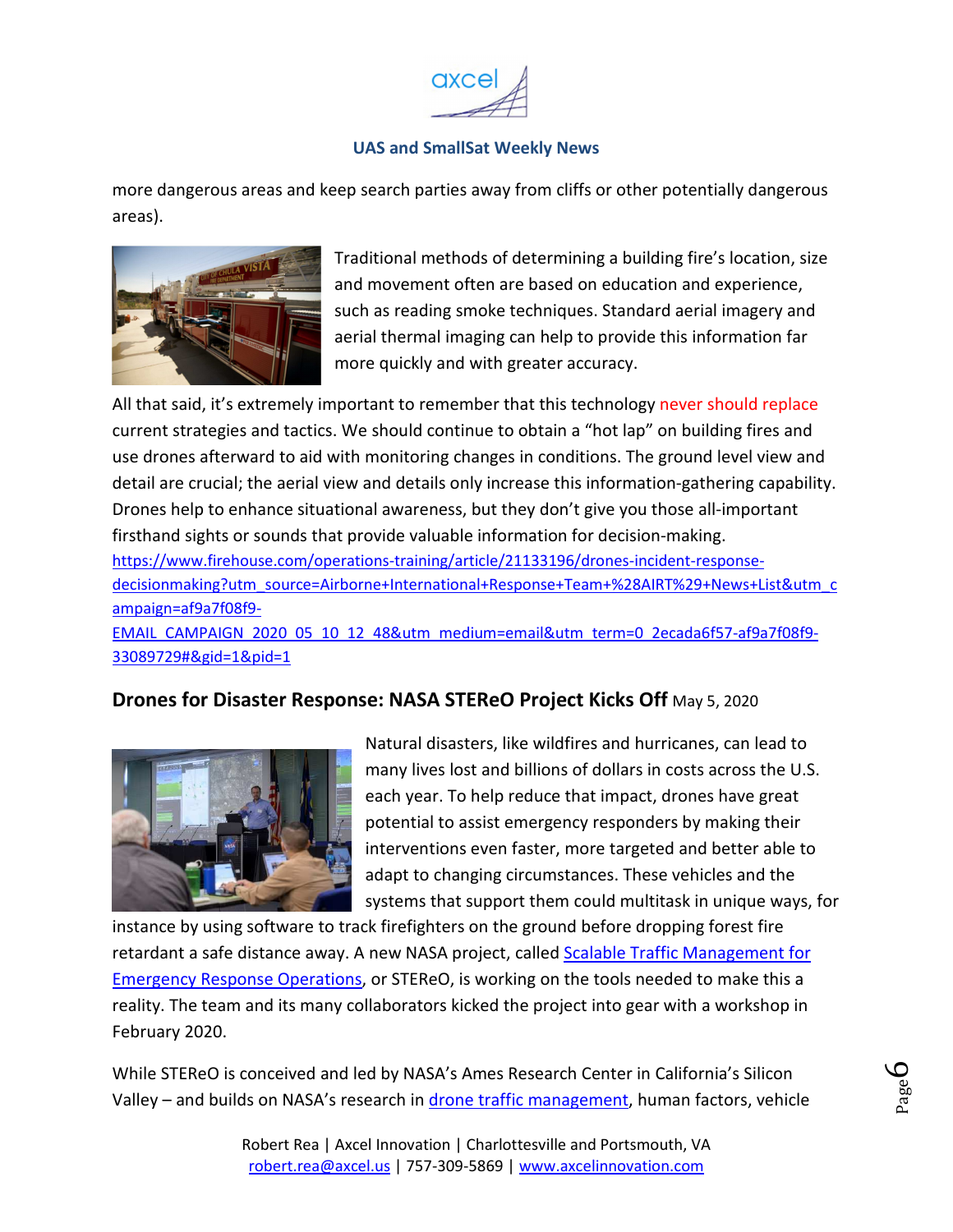

<span id="page-6-0"></span>autonomy and communications – a variety of partners will be essential to making it work. Many took part in February's session to provide feedback on the opportunities foreseen and ways to overcome expected hurdles together. Participants ranged from federal agencies, like the U.S. Forest Service, the Federal Emergency Management Agency and the Federal Aviation Administration, to city and state fire departments and private companies providing UAS vehicles and services.

The NASA team is now working closely with its partners to design STEReO's tools and operations for future emergency response efforts. This work will lead to initial flight demonstrations to be held at Ames and at NASA's Langley Research Center in Hampton, Virginia. As the project matures, STEReO will show how its concepts would work by conducting a flight demonstration of a wildfire scenario and a simulation of a hurricane response. https://www.nasa.gov/feature/ames/drones-for-disaster-response-nasa-stereo-projectkicks-off

#### **11May20**

**Positioning the COVID-19 drone response: delivering medicines but removing privacy rights?** May 11, 2020 Philip Butterworth-Hayes Commentary *By Chris Stonor* 



Since the outbreak of COVID-19, drones have frequently appeared in the world media. From stories about delivering medicines to the sick, flying coronavirus test samples to hospitals, delivering foods and general necessities to those living in more remote areas, to videos of drones reminding the public during lockdown to social distance and

remain indoors via loudspeaker – or monitoring people who might harbor the virus, or disinfecting public spaces and sports stadiums. Some industry experts suggest the pandemic has been the making of drones, showing the world their potential for human good.

However, there is a darker side. For some, drones are being deployed to erode privacy laws and human rights. Silkie Carlo, Director of UKs 'Big Brother Watch', was quoted in the UK's Times newspaper: "Drones are an extreme, militaristic form of surveillance. We've seen too many examples of police using them aggressively in place of measured public health communications…..Police using drones to surveil and bark orders at members of the public is usually excessive and counterproductive. Parliament should introduce stronger safeguards to circumscribe their use."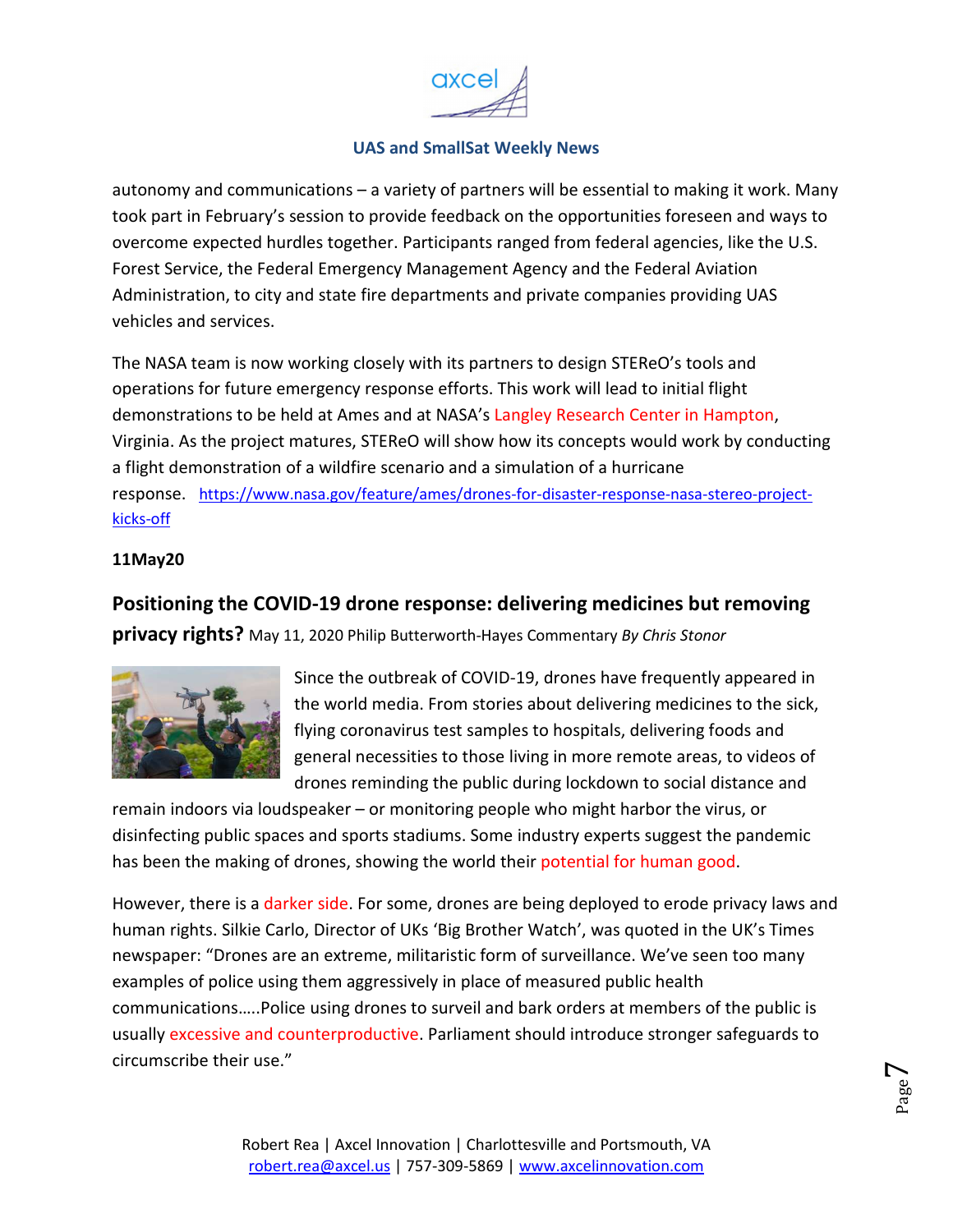

<span id="page-7-0"></span>When a loudspeaker is attached to a drone, it can be seemingly transformed from an innocuous flying toy to something far more sinister. The ensuing pandemic and much of the world going into lockdown has given greater powers to the police and governments and previous clearlydrawn lines around privacy and security are starting to become blurred. https://www.unmannedairspace.info/latest-news-and-information/positioning-the-covid-19-drone-

response-delivering-medicines-but-removing-privacy-rights/

#### **MQ-8C starts flight tests with new radar** Greg Waldron10 May 2020



Flight testing with the Leonardo AN/ZPY-8 Osprey radar commenced from the US Navy's Patuxent River testing facility in late February, says Northrop. "The radar significantly increases Fire Scout's detection and tracking of targets," says Melissa Packwood, program manager, tactical autonomous systems at

Northrop Grumman.

Several weeks of ground testing took place before the unmanned rotorcraft operated its first flight with the new radar on 27 February. It obtained initial operational capability in June 2019 and is scheduled for its first deployment in 2021.

 "Employing high-frequency radio waves to 'see', an Osprey-equipped MQ-8C Fire Scout can detect targets at extremely long ranges, at night and even in stormy weather conditions when visibility is extremely poor," said the company.

"The radar's world-first flat-panel technology also means it can be installed within the mold line of the helicopter rather than having to use an underslung belly-pod." https://www.flightglobal.com/mq-8c-starts-flight-tests-with-new-radar/138307.article

**DRONEII: Add Your Voice to the 2020 Drone Industry Barometer** Miriam

McNabb May 08, 2020



Drone research and consulting firm DRONEII has announced the annual survey of the drone industry which will inform the 2020 Drone Industry Barometer Report. Drone professionals are

encouraged to participate in the survey, which will result in DRONEII's in-depth report on the state of the market. (See last year's report here.)

"The **Global Drone Industry Barometer 2020** is a huge part of our efforts to make the drone industry more transparent and this year we're aiming to once again break our previous record

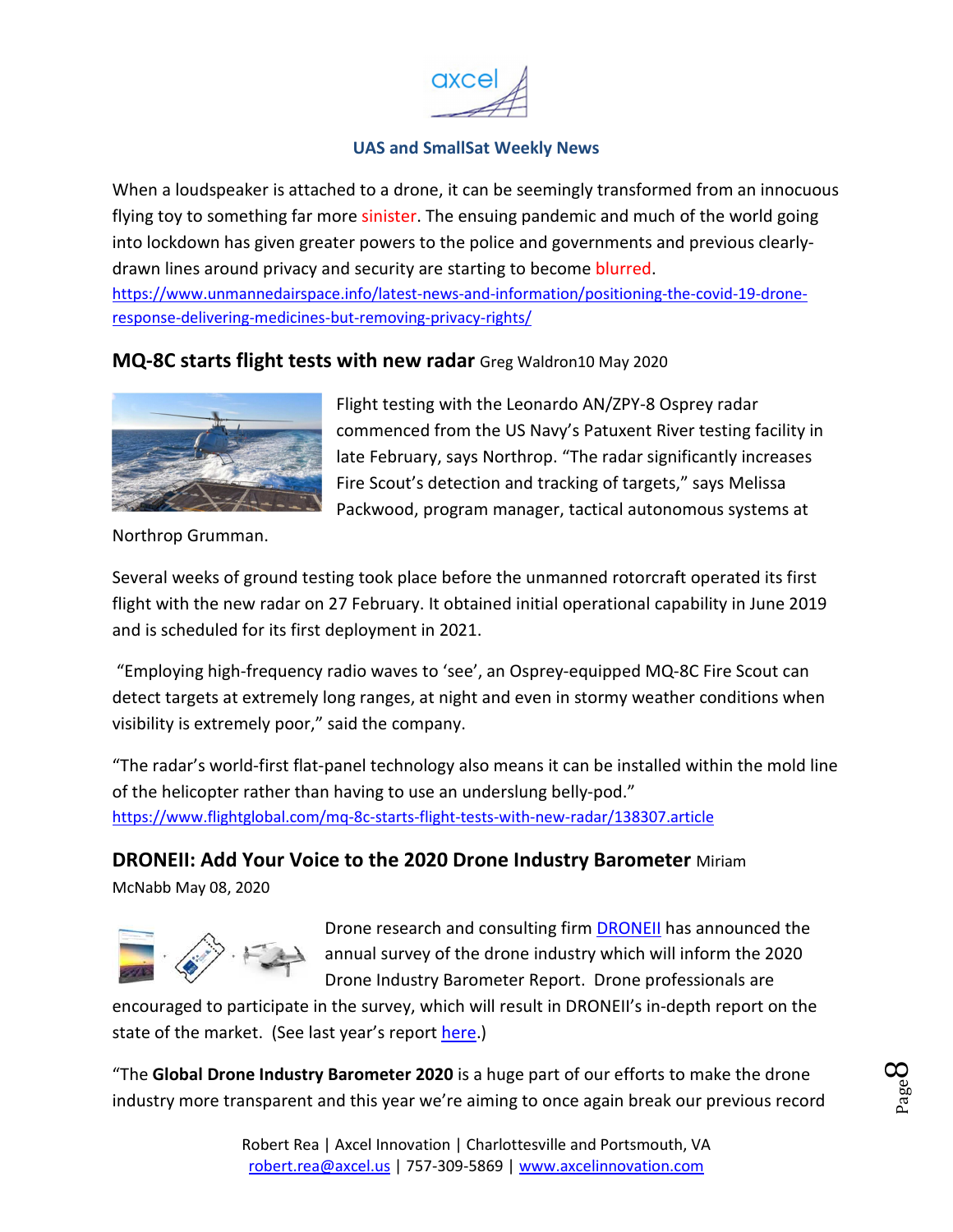

<span id="page-8-0"></span>of survey responses. As always – the more participants, the better the results!" says DRONEII. The link to the survey is here. https://dronelife.com/2020/05/08/droneii-add-your-voice-tothe-2020-drone-industry-barometer/

## **UKP30 million funding opportunity announced for electric air vehicle integration**

**research** May 11, 2020 Philip Butterworth-Hayes UAS traffic management tenders



"We will fund projects that develop integrated aviation systems and vehicle technologies that enable new classes of electric or autonomous air vehicles. Solutions should be able to be integrated into a mature operational environment, ensuring safe and reliable operation in flight and on the ground.

"This is phase 2 of a 3-phase program. In this phase, we are

funding projects up to 18 months duration. We particularly welcome projects of shorter duration who can deliver rapid impact.

"This competition phase has two strands:

- Strand 1, the 'fast track' encourages applications from smaller businesses and organizations who might not work within the aerospace or aviation sector.
- Strand 2 will focus on larger projects and encourage applications that seek to integrate technologies and systems.

"We plan to open phase 3 of this program in winter 2021 when we will invite projects, including those who are not part of phase 2, to demonstrate an integrated 'system of systems' approach to the operation of new air vehicles in non-segregated airspace.

https://www.unmannedairspace.info/uas-traffic-management-tenders/ukp30-million-fundingopportunity-announced-for-electric-air-vehicle-integration-research/

## **Multiple cellular networks offer reliable BVLOS communications** May 6, 2020 Jenny

Beechener UAS traffic management news

Research by Dortmund University demonstrates "reliable long-range multi-link communication for unmanned Search and Rescue Aircraft (SAR) systems in Beyond Visual Line of Sight operation" according to a report published by the researchers on 1 May 2020.



The university participates in the LARUS project, funded by the Germany Federal Ministry of Education and Research, to develop the basis for an

Robert Rea | Axcel Innovation | Charlottesville and Portsmouth, VA robert.rea@axcel.us | 757-309-5869 | www.axcelinnovation.com

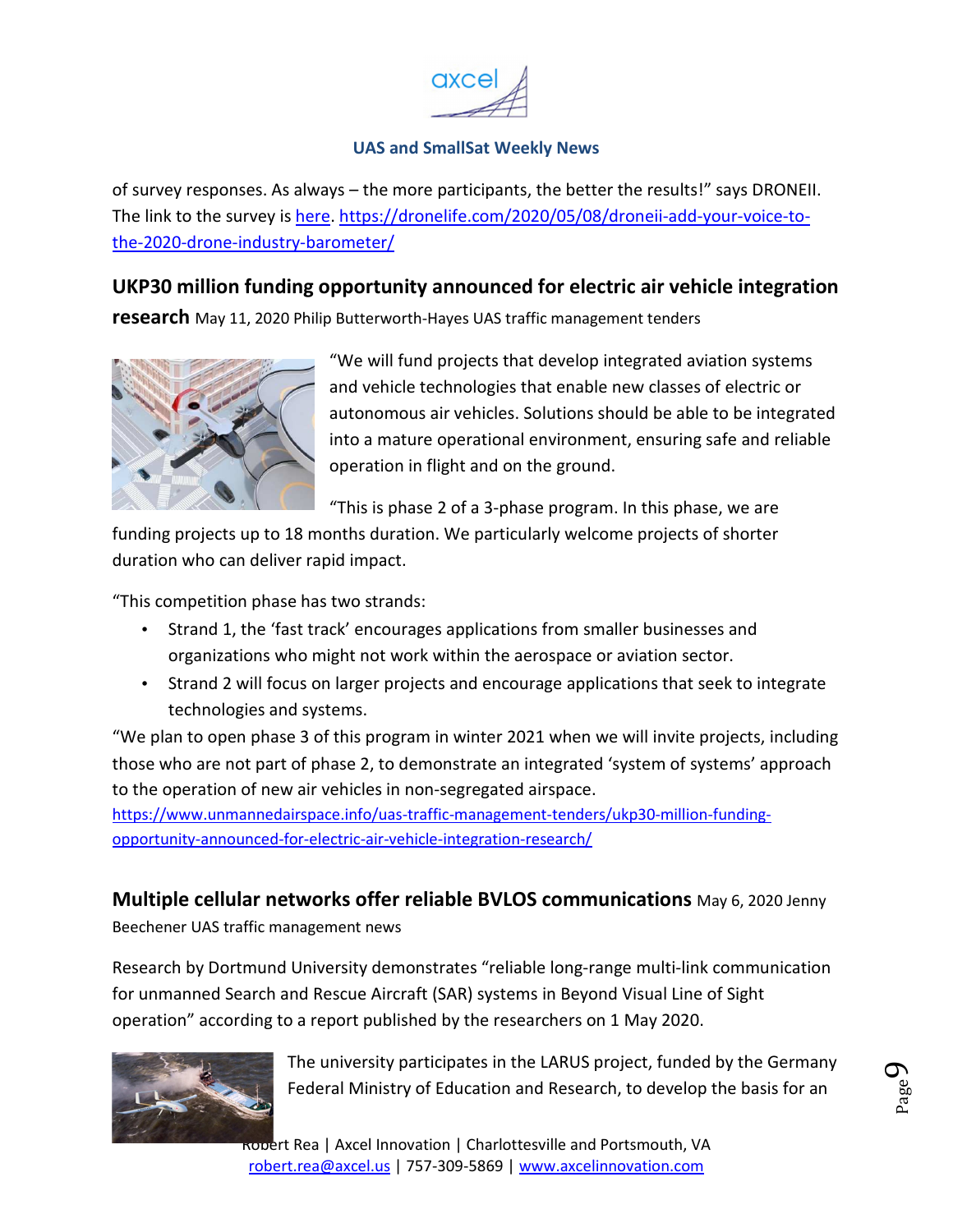

<span id="page-9-0"></span>unmanned, automated search and localization system that is fully integrated into civil airspace, to be deployed by the German Maritime Search and Rescue Service. Its various sensors and communication interfaces enable the UAS to be used in additional scenarios like offshore industry and disaster management.

An abstract published by the university says with the increasing availability of unmanned aircraft systems, their usage for search and rescue is close at hand. Especially in the maritime context, aerial support can yield significant benefits. The article proposes and evaluates the concept of combining multiple cellular networks for highly reliable communication with those aircraft systems. The proposed approach is experimentally validated in several unprecedented large-scale experiments in the maritime context. It is found that in this scenario, conventional methods do not suffice for reliable connectivity to the aircraft with significantly varying overall availabilities between 68% and 97%. The underlying work, however, overcomes the limitations of single-link connectivity by providing availability of up to 99.8% in the analyzed scenarios.

All results and flight recording data sets are published along with this article to enable future related work and studies, external reproduction, and validation of the underlying results and findings. https://www.unmannedairspace.info/latest-news-and-information/multiple-cellularnetworks-offer-reliable-bvlos-communications-according-to-dortmund-university-research/

**Commercial drone industry showing early signs of recovery, says SkyWatch.AI**  BUSINESS FINANCIAL NEWS UNITED STATES SAM LEWIS MAY 11, 2020



This is reported by SkyWatch.AI Drone after 31 US states recently removed certain lockdown restrictions.SkyWatch.AI is an insurance platform for the drone industry.

It said that during March and April over 25% of SkyWatch.AI pilots were

affected by COVID-19 and altered their insurance to fit the new situation, whether by changing their plan or suspending it. After using a 60-day suspension policy implemented by the company, over 20% have now returned.

This, the company suggested, bodes well for the resurgence of the industry. https://www.commercialdroneprofessional.com/commercial-drone-industry-showing-early-signs-ofrecovery-says-skywatchai/?utm\_source=Email+Campaign&utm\_medium=email&utm\_campaign=45819-329258- Commercial+Drone+Professional+DNA+-+2020-05-11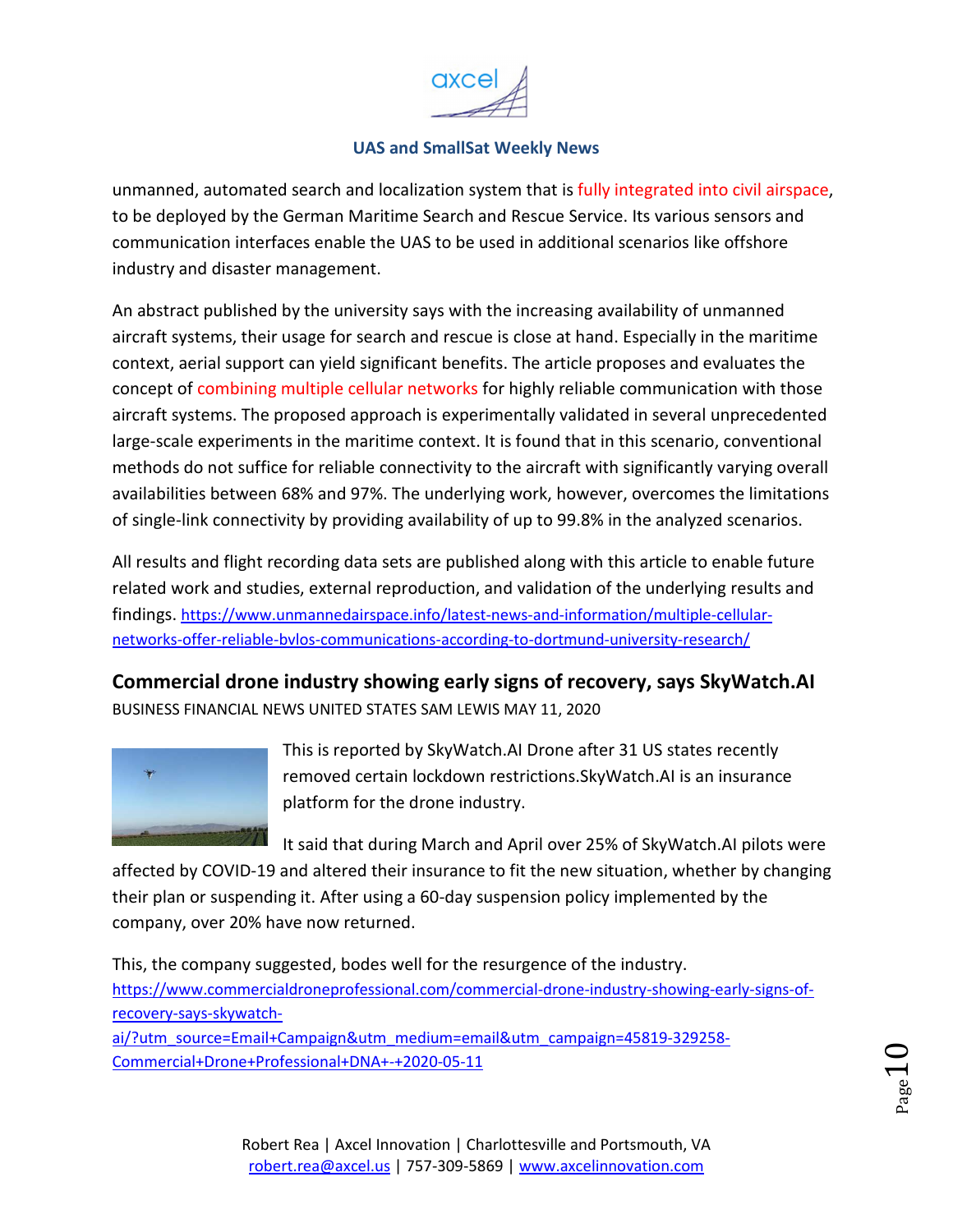

# <span id="page-10-0"></span>**Flylogix selected for CAA Innovation Sandbox** APPLICATION BUSINESS NEWS UK ALEX

DOUGLAS MAY 11, 2020



The CAA Innovation Sandbox, launched in May 2019, offers innovative companies the chance to collaborate over emerging concepts in a bid to help keep the UK's aviation sector the forefront of technology.

The project will enable safe operation of unmanned aircraft in

open airspace alongside other air users providing services for the offshore energy industry and will build on an existing North Sea focused program with the Oil and Gas Technology Centre, energy provider and producer Total and National Air Traffic Services.

Flylogix says the project will also allow it to mobilize at short notice from four strategically located operating hubs and reach any UK offshore asset within hours, providing a range of services including environmental monitoring, surveillance and delivery. https://www.commercialdroneprofessional.com/flylogix-selected-for-caa-innovationsandbox/?utm\_source=Email+Campaign&utm\_medium=email&utm\_campaign=45819-329258- Commercial+Drone+Professional+DNA+-+2020-05-11

## **Disinfection drone sprays down sports arenas** Sean Captain May. 11th 2020



Virtually all public sporting events are closed down due to the coronavirus. But when venues consider reopening, a New York-based drone company is offering a solution to keep them germ free by spraying disinfectant from above.

Until recently, Syracuse startup EagleHawk specialized in

drone-based roof inspections using thermal cameras. But as that work slowed down due to the lockdowns, it began exploring the disinfection business. The company has retrofitted its inspection drones, replacing cameras with sprayers for applying disinfectant quickly over wide areas. A long hose runs from the drone to tanks of disinfectant stored on the ground. To prevent the hose from snagging on stadium seats or other objects, a second drone holds up the slack in the hose.

EagleHawk bills this setup as a faster method than sending workers into the seats to disinfect them all by hand. It's also eliminates the risk of exposure for workers. The company has tested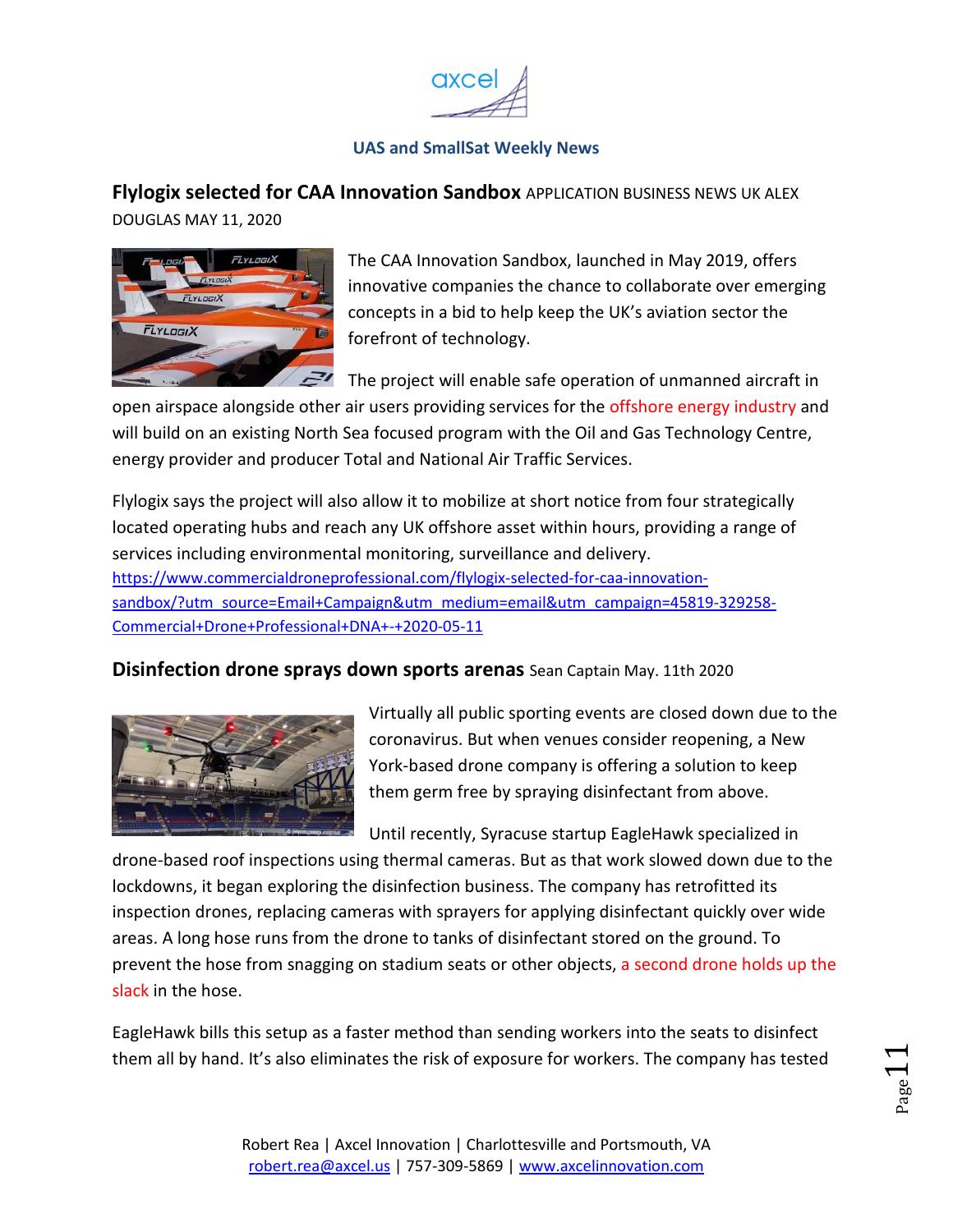

<span id="page-11-0"></span>the system in three indoor sports venues, including the KeyBank Center in Buffalo, home of the NHL's Buffalo Sabres. EagleHawk says the system can also disinfect outdoor stadiums.

"We're getting strong interest now, but I think everybody's in a waiting game, unfortunately," said the company's CEO Patrick Walsh. https://dronedj.com/2020/05/11/disinfection-drone-spraysdown-sports-arenas/#more-28532

#### **12May20**

## **Here's How Uber Is Designing Skyports for Future Air Taxis** Brian Garrett-Glaser May 11, 2020



Uber revealed some details about its approach to building ground infrastructure for urban air mobility — which it calls 'Skyports' — as the company seeks to make progress despite a dearth of industry standards and regulations.

Through Uber Elevate, the ridesharing giant is working with at least eight

developers of electric vertical takeoff and landing (eVTOL) aircraft, to be used for urban aviation in concert with cars, scooters and other modes of public transportation.

With the launch of its Uber Air service planned for 2023 in Melbourne, Los Angeles and Dallas, the company — and others planning to be early investors in ground infrastructure for urban air mobility  $-$  faces the challenge of building and designing in an uncertain environment.

Uber is focused on renovating existing parking garages, as seen in previously revealed mockups. Learn admitted these images show the company's "aspirational existence … where we want to go, not necessarily where we see ourselves starting."



*One of Uber's "common reference models," named eCRM-003, is being used to make assumptions about vehicle requirements. This is not an aircraft design that is being built. Photo: Uber* 

Learn's team is using a "common reference model" eVTOL design created by Uber, called eCRM-003, as a guide for vehicle requirements, including size, weight, maneuverability, and charging. https://www.aviationtoday.com/2020/05/11/heres-uber-designing-skyports-future-air-taxis/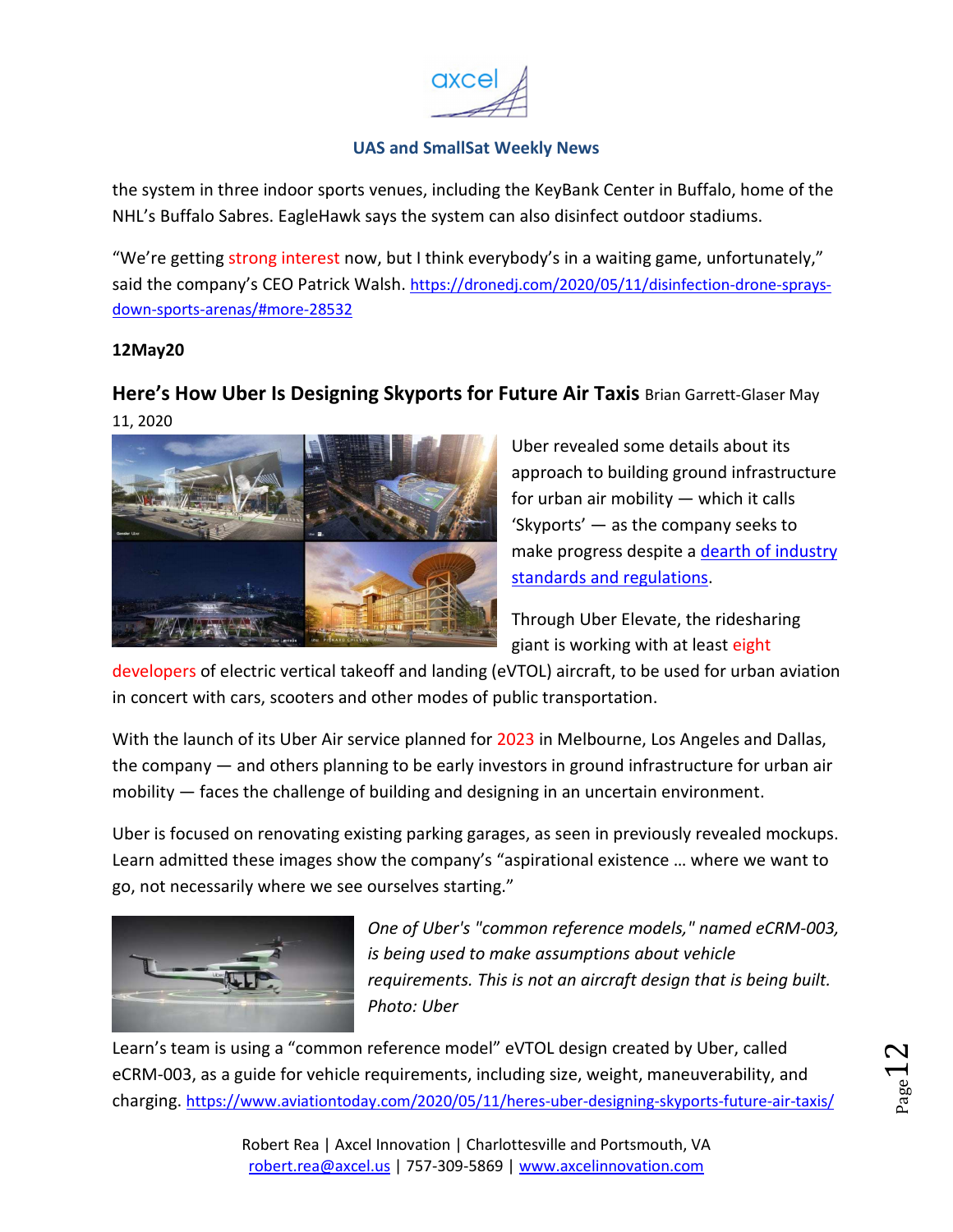

<span id="page-12-0"></span>**Cygnus departs space station, beginning extended experimental mission** May 11, 2020 Stephen Clark



#### WATCH LIVF:

https://spaceflightnow.com/2020/05/11/cygnus-departsstation-beginning-extended-experimental-mission/ …

A Cygnus supply ship built by Northrop Grumman departed the International Space Station Monday, beginning an extended mission in orbit to deploy a pair of CubeSats and perform a NASA-sponsored fire experiment.

The Cygnus spacecraft arrived at the space station Feb. 18, three days after launching aboard an Antares rocket from Wallops Island, Virginia. The cargo freighter delivered to the space station 7,445 pounds of hardware, supplies and experiments inside the spacecraft's pressurized module, made in Italy by Thales Alenia Space.

Northrop Grumman has multibillion-dollar contracts with NASA for a series of resupply missions to the space station. The agreements cover at least 17 resupply flights through 2024, and the NG-13 mission set to conclude this month marks the 13th mission under the cargo transportation contracts. https://spaceflightnow.com/2020/05/11/cygnus-departs-station-beginningextended-experimental-mission/

## **ADS-B Transponder Enables Controlled Airspace UAV Flight** 10 May 2020 Mike Ball



Sagetech Avionics<sup>'</sup> ADS-B transponder has been utilized in a UAV that performed a continuous flight of over fifteen hours through controlled airspace in the Czech Republic. Primoco UAV's Model One 150 flew for 15 hours and three minutes before landing at Písek – Krašovice airport, breaking the company's previous endurance record of 12 hours, eight minutes.

Sagetech Avionics' XPS transponder was integrated with UAV Navigation's Vector autopilot, providing a low-SWaP (size, weight and power) flight control solution that enabled seamless and safe incorporation of unmanned flight into manned airspace. The ADS-B Out feature of the XPS transponder allowed for the drone to be seen by Air Traffic Control as well as other aircraft in the area. The flight was tracked online using a commercial website displaying real-time flight path data from the aircraft's ADS-B transmissions, which are generally required for all aircraft in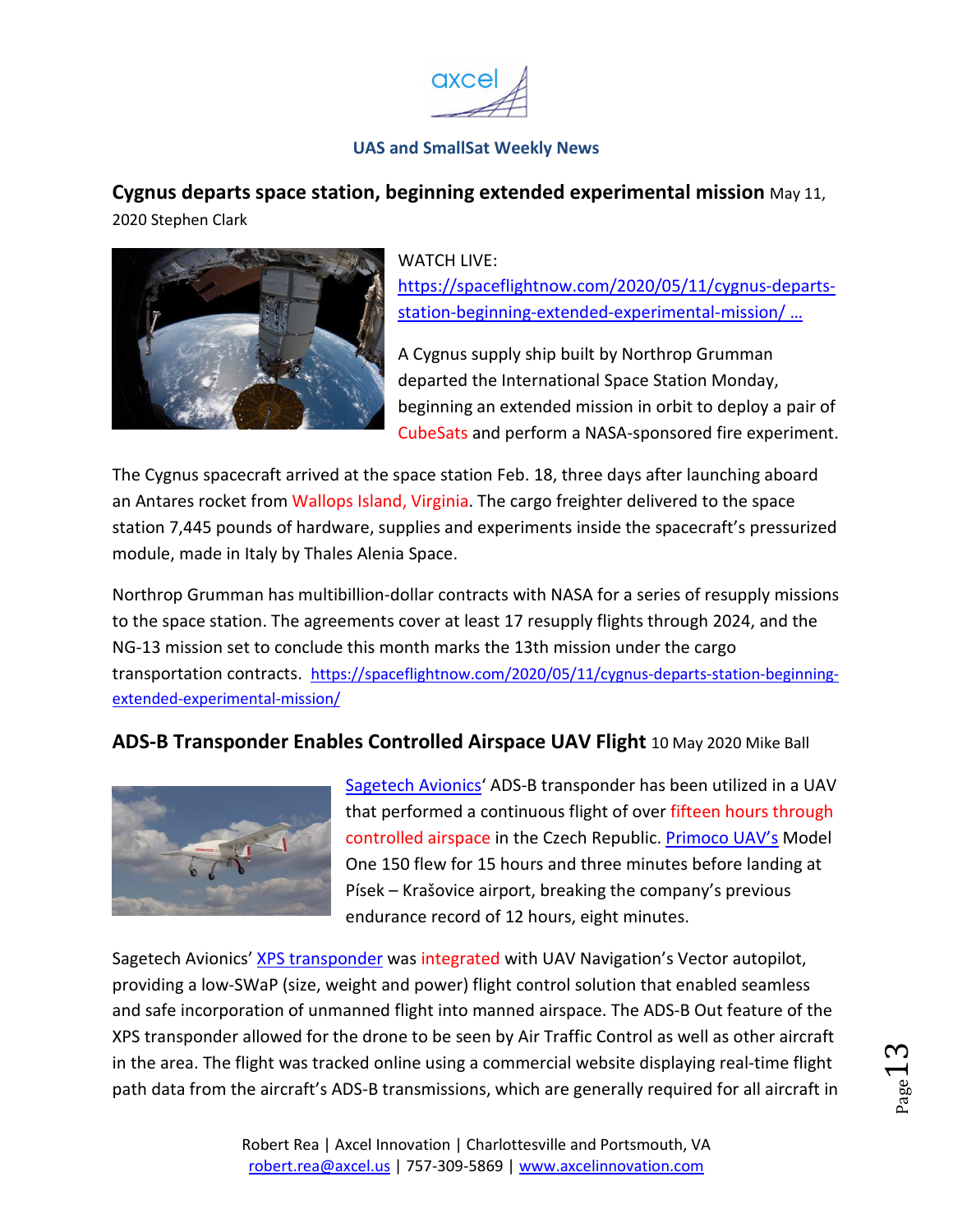

<span id="page-13-0"></span>controlled airspace. In total, the UAV flew a distance of 1650 km, at an average fuel consumption of 2.2 liters per hour of flight.

https://www.unmannedsystemstechnology.com/2020/05/long-endurance-uas-flight-conducted-incontrolled-airspace/?utm\_source=UST+eBrief&utm\_campaign=901d9681eaeBrief\_2020\_05May\_COPY\_01&utm\_medium=email&utm\_term=0\_6fc3c01e8d-901d9681ea-119747501

## **Phased-Array Communications Used for Long-Distance UAS Flight** 08 May 2020 Mike Ball



Radionor Communications' phased-array communications technology has been integrated into a modified Penguin B UAV owned by the Norwegian Defence Research Establishment that undertook a 200km coastal long-distance flight through several civilian airspaces.

Radionor's Cordis Array II next-generation technology uses an electronically steerable beam to provide point-to-multipoint broadband data links. The system provides wireless IP connectivity over non-line-of-sight ranges, with high output power and reception that exceed conventional radio systems.

The UAV used Radionor's phased-array datalink technology to continually stay connected to its operations center as it passed through different types of controlled civil airspace handled by civil air traffic control. The unmanned aircraft was fitted with a transponder that allowed it to flexibly operate in controlled airspace, and its status and telemetry were accessible online via the broadband datalink to effectively maintain command and control capabilities for the entire flight. https://www.unmannedsystemstechnology.com/2020/05/phased-array-communications-usedfor-long-distance-uas-flight/?utm\_source=UST+eBrief&utm\_campaign=901d9681eaeBrief\_2020\_05May\_COPY\_01&utm\_medium=email&utm\_term=0\_6fc3c01e8d-901d9681ea-119747501

**Drone video of Mercedes Benz Museum may beat being there** Sean Captain May 12th 2020



The Mercedes Benz Museum in Stuttgart is truly a temple of the automobile. To celebrate the museum's reopening after Germany's months of coronavirus shutdown, Mercedes has

 $_{\rm Page}$ 14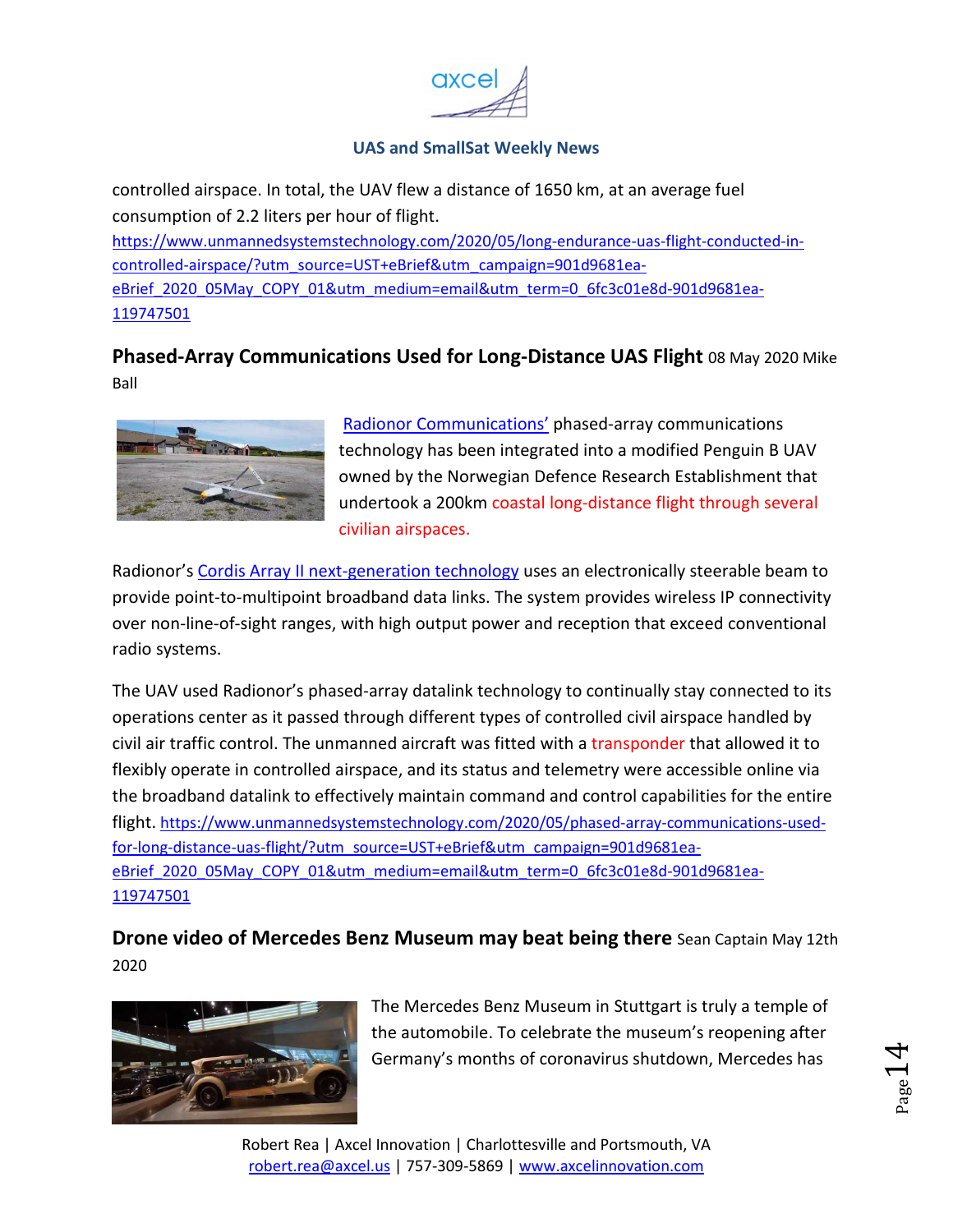

<span id="page-14-0"></span>released a stunning FPV drone video flying through the full length of the spiraling structure.

Mercedes celebrates with a two-minute, twenty-second drone tour of the entire structure, covering over a century of auto making. Beginning at the roof, a facemask-wearing guard opens the door and allows the drone in. What follows is a historical tour that begins with vintage models from the early 20th century. At one point, the drone even flies through the windows of a gull-wing Mercedes sports car, complete with a swoosh sound effect. The wide angle of the drone's camera seems to stretch out the bodies of roadsters, accentuating their sleek lines.

On Saturday, 9 May 2020, we will be opening our doors to the public again. But before we do that, we had a special little flying visitor Initially, visits are only possible from Friday to Sunday. See you in Stuttgart, Germany! #MBmuseum

At last, the drone flies down to the first floor of the Mercedes Benz Museum, though an auditorium where it zooms through the railings. Then it's out the front door to the plaza in front of the building with the drone turning back to provide a full view of the building's exterior. At the end, it's hard to believe that there's so much history is packed into one building and just over two minutes of flight. https://dronedj.com/2020/05/12/drone-video-of-mercedes-benzmuseum-may-be-better-than-being-there/

#### **13May20**

#### **Phoenix-Wings Wins at African Drone Competition** PRESS 2020-05-11



Phoenix-Wings, a young German company focusing on cargo drones, scores at the international Lake Kivu Challenge held in Rwanda, Africa. The competition took place in February and published results Tuesday May 5<sup>th</sup>. Using its vertical takeoff and landing drone "Manta Ray", the company won the sample pickup competition and also closely

competed in emergency delivery. Additionally, the team achieved the innovation award. Following up on the success, Phoenix-Wings is already working with partners on medical and disaster relief applications including remote island supply in crisis as the Covid-19 pandemic.

The LKC competitions were held as part of the African Drone Forum, an international conference on the use of drones in civil applications on the African continent. The LKC tasks required take-off at a drone port at the shore of lake Kivu, fly to an island about 20km out and deliver or pickup medical supplies. From early 2019, companies had to present their technical approach, safety concept and market strategy. Starting at over 70 applications in the first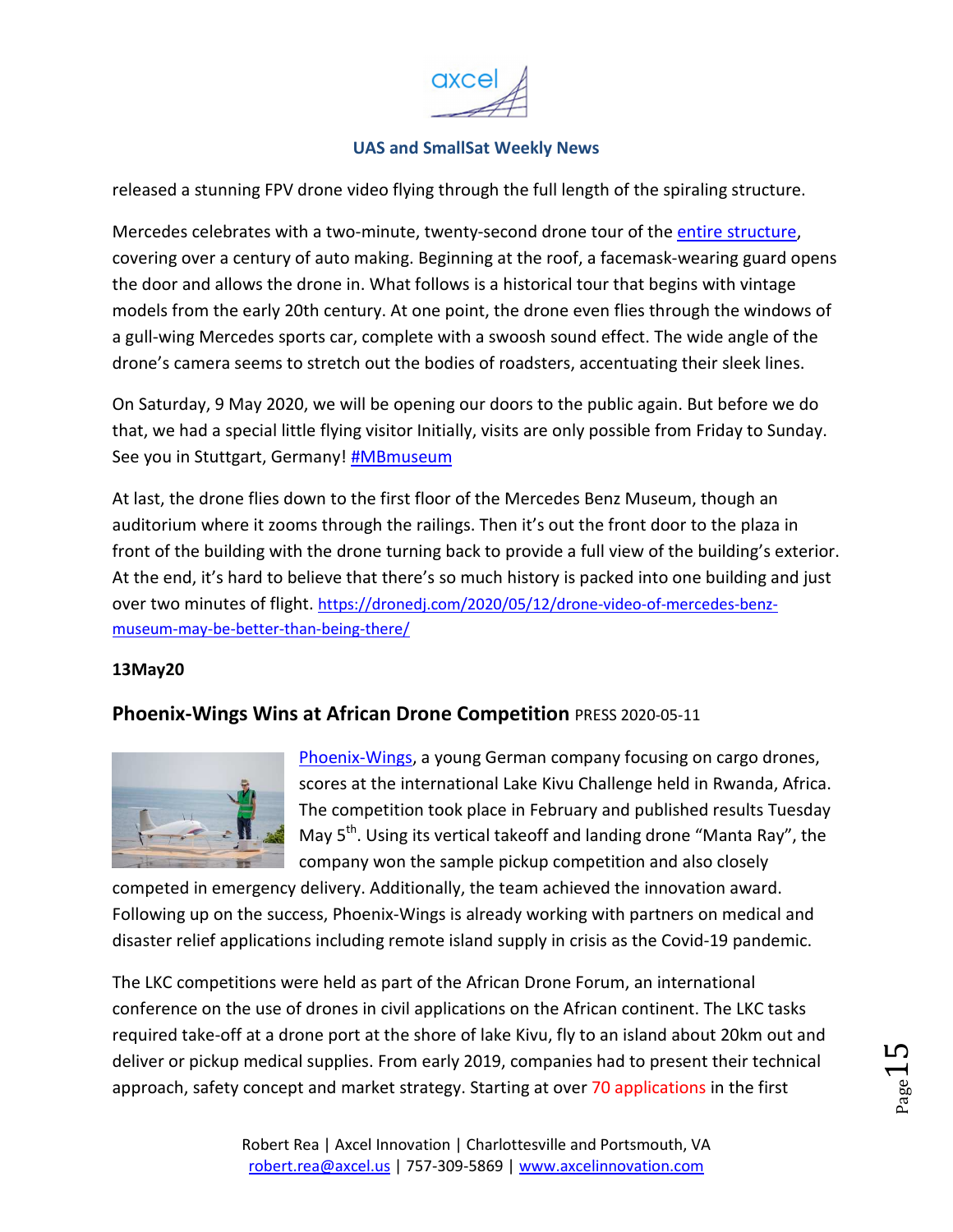

<span id="page-15-0"></span>phase, 10 companies were finally invited to Rwanda. http://www.uavexpertnews.com/2020/05/phoenix-wings-wins-at-african-dronecompetition/?utm\_source=Master&utm\_campaign=ac688c32b2- EMAIL\_CAMPAIGN\_2017\_12\_20\_COPY\_01&utm\_medium=email&utm\_term=0\_35ad7bc94dac688c32b2-89168288

## **As COVID-19 Rocks Markets, Digital Health Start-Ups Rake In Cash** Rachel Warren *May 10, 2020*

While many industries plummeted in the first quarter of the year, digital health companies closed the first quarter of 2020 with unprecedented levels of funding.

Private equity and venture capital financing of digital health start-ups reached an all-time high of just over \$3 billion in Q1 2020. Telemedicine companies generated three times the amount of financing they received in Q1 2019, raising \$788 million in venture capital backing, compared to \$220 million in the first quarter of 2019. Start-ups in mental health also saw landmark levels of funding in Q1 2020, reaching a total of \$576 million.



Rock Health, a venture capital fund dedicated to digital health startups, recently released a report examining the sector's record Q1 and the anticipated market impact of the COVID-19 pandemic later in 2020.

Though a broad pullback in venture investing was likely underway at the start of 2020, US digital health companies nonetheless raised \$3.1B across 107 deals—more than 1.5X the total funding in Q1 of any previous year. This caps off the largest ever twelve-month funding period for digital health with \$9.3B invested across Q2 2019-Q1 2020. Here are three top digital health start-ups to watch in the months to come. https://www.fool.com/investing/2020/05/10/as-covid-19-rocks-markets-digital-health-start-ups.aspx

**DRL, NBC Sports Network and FanDuel Launch Virtual Drone Racing Series for Direct Relief** May 11, 2020 Drone Racing



 The Drone Racing League today announced the first-ever fantasy virtual drone racing series, the 2020 FanDuel DRL SIM Racing Cup, will premiere on Saturday, May 16 at 2:30pm ET on NBCSN. The series will run for eight weekends on NBCSN and Twitter.

The 2020 Cup will feature 12 DRL pilots battling it out on the DRL

Robert Rea | Axcel Innovation | Charlottesville and Portsmouth, VA robert.rea@axcel.us | 757-309-5869 | www.axcelinnovation.com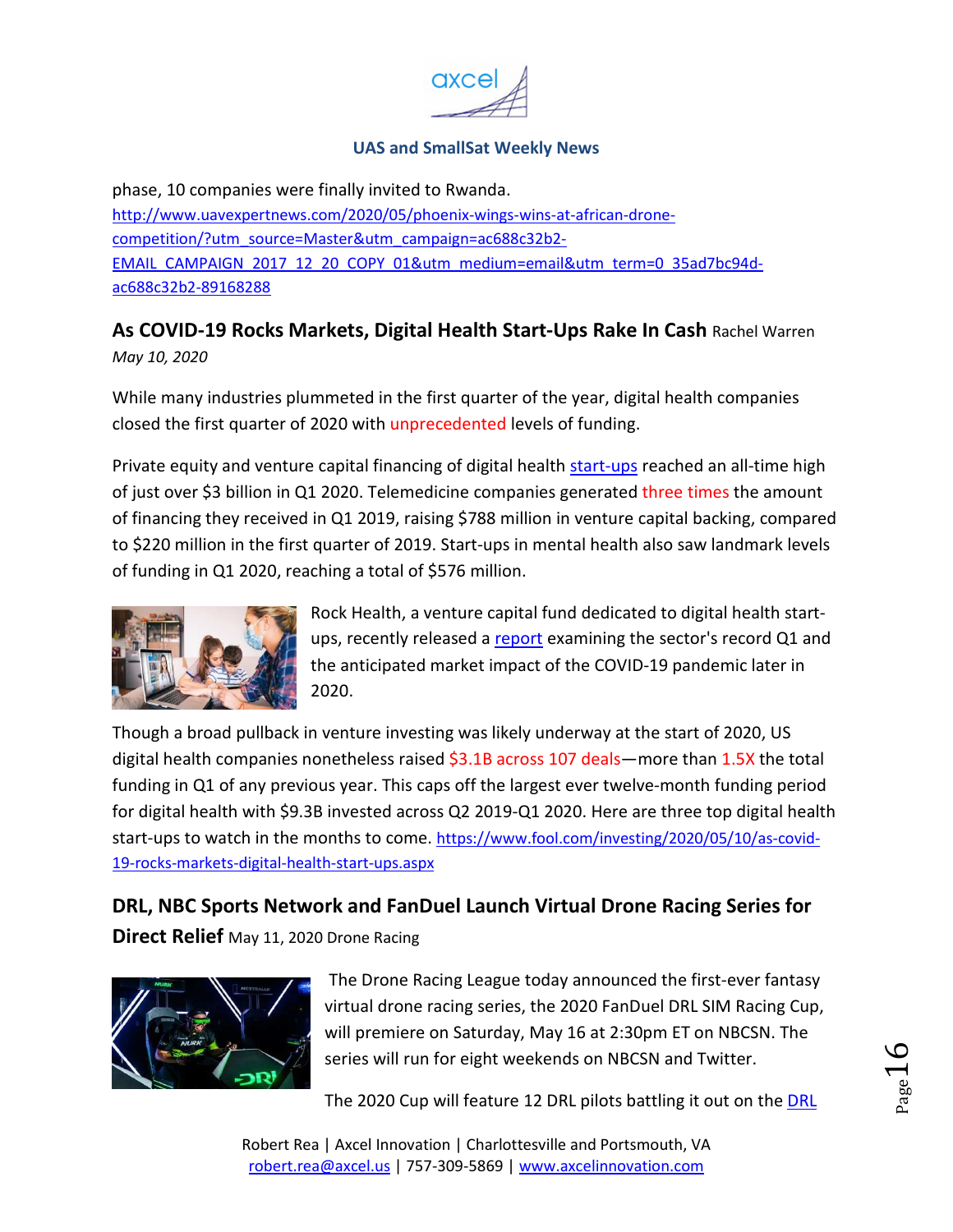

<span id="page-16-0"></span>SIM, the drone racing simulator, for the chance to be crowned the series' Champion. Fans tuning in will feel as if they are in the drone's cockpit as the pros fly digital versions of custom DRL drones through historic DRL maps and tracks, all from their homes around the globe including the U.S., Canada, the U.K. and Switzerland.

"DRL merges the digital with the real, so we're thrilled to highlight the virtual side of drone racing starting this Saturday. The high-speed, futuristic racing combined with daily fantasy is great for the whole family  $-$  and it's all for an amazing charity supporting frontline workers," said DRL President Rachel Jacobson. All pilots have committed to donate their winnings to Direct Relief, the largest charitable provider of protective gear and medical essentials to health facilities in response to Covid-19. The schedule is listed here:

https://uasweekly.com/2020/05/11/drl-nbc-sports-network-and-fanduel-launch-virtual-drone-racingseries-to-benefit-direct-relief/?utm\_source=rss&utm\_medium=rss&utm\_campaign=drl-nbc-sportsnetwork-and-fanduel-launch-virtual-drone-racing-series-to-benefit-direct-relief&utm\_term=2020-05-12

## **A Passenger Drone Hotel: EHang and LN Holdings make it a Reality** Miriam

McNabb May 12, 2020



Urban air mobility pioneers EHang (Nasdag: EH) have partnered with LN Holdings, a tourism platform and hotel development group, to create the world's first passenger drone hotel. Guests may have the opportunity to travel by EHang's iconic passenger drone for both transport and aerial tourism at the new hotel.

The passenger drone hotel is a brilliant way to showcase automated aviation vehicles and urban air mobility (UAM) technology. Tourists visiting Guangzhou will be able to travel around city landmarks such as the Canton Tower, Beijing Road and the Pearl River from the air as well as experience educational and entertainment opportunities like drone light shows.

"The program will promote integration of aerial sightseeing, traveler transportation, air logistics, aerial media light shows, intelligent exhibitions and education," says the EHang press release. "It will also promote the new experience of air tourism and explore other commercial use cases for EHang AAVs."

The first passenger drone hotel will be the LN Garden Hotel in Nansha, a coastal district in Guangzhou. https://dronelife.com/2020/05/12/a-passenger-drone-hotel-ehang-and-ln-holdings-makeit-a-reality/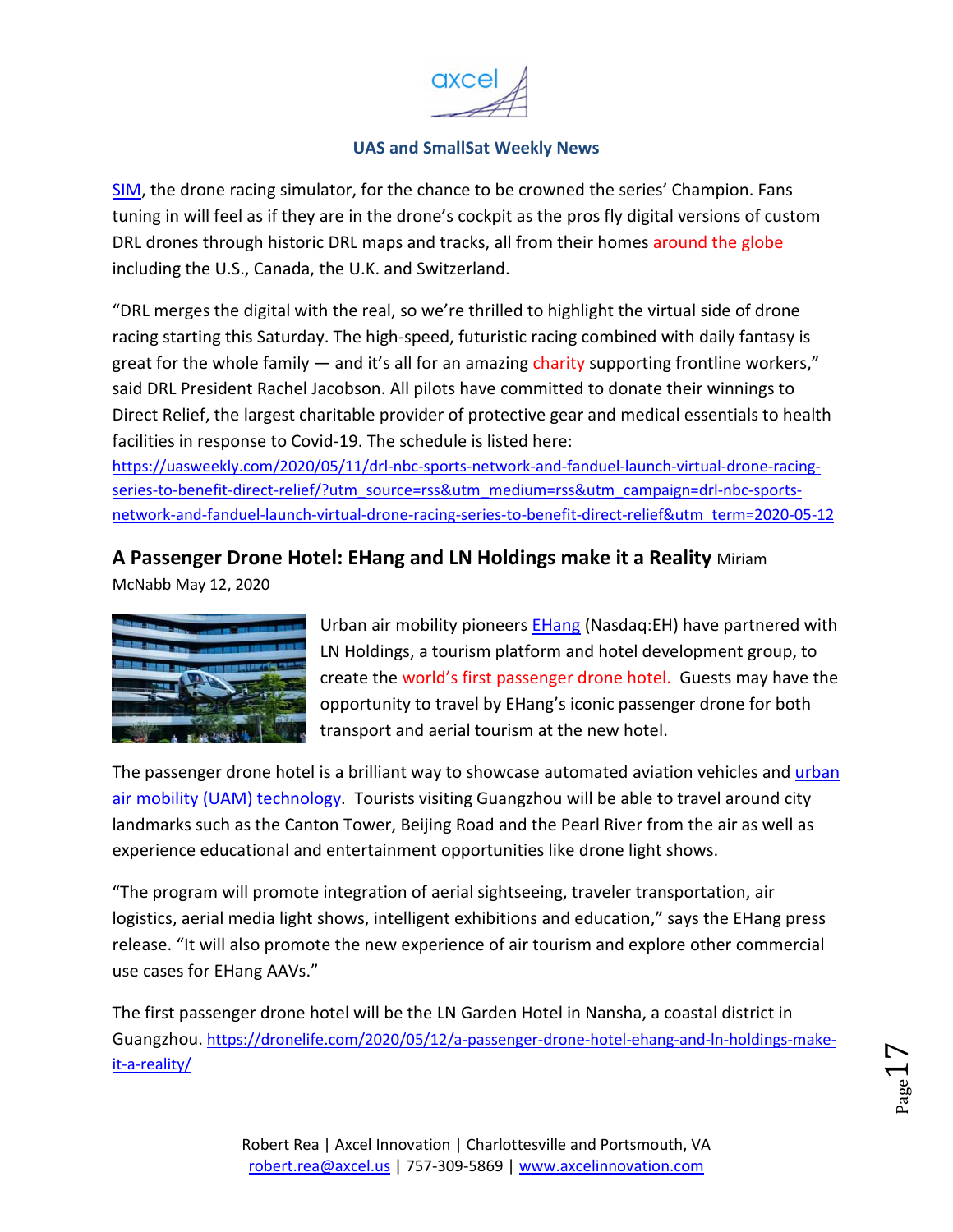

#### <span id="page-17-0"></span>**Hawaii Signs Participating Addendum with DroneUp** Amy Wiegand 757-657-4886



**Virginia Beach, VA (May 12, 2020)** -- DroneUp, LLC, and the State of Hawaii have signed a Participating Addendum for the National Association of State Procurement Officials ValuePoint contract for Unmanned Aerial Vehicle services. This begins the offering for the purchase of drone solutions to all state agencies, commissions,

political subdivisions, institutions, and local public bodies allowed by law. The award is the first of its kind for the drone industry.

 DroneUp's award includes but is not limited to service categories for Emergency Support Services, Law Enforcement Support, Aerial Inspection or Mapping Data Services, Agricultural and Gaming, and Agency Media Relations and Marketing. It's anticipated that the primary users will be Agriculture & Game Management, Emergency Management, Transportation, Forestry, Mines, Minerals and Energy, and Public Universities and Community Colleges.

For further information: https://www.naspovaluepoint.org/portfolio/unmanned-aerial-vehicledrone-services-2019-2024/droneup-llc/

#### **14May20**

**Space debris tracker LeoLabs unveils automated collision alert service for satellites** MAY 13 2020 Michael Sheetz@THESHEETZTWEETZ



*A visualization by LeoLabs of the possible collision of two defunct spacecraft* 

Space start-up LeoLabs unveiled a service on Wednesday that will send alerts in real-time to help satellite and spacecraft operators avoid crashing into debris or each other in space.

In all, there are as many as 200,000 objects whizzing around the Earth, according to data analysis firm AGI. The estimate includes pieces as small as two centimeters. Even a piece of plastic that small would be deadly to a spacecraft, as objects in Low Earth Orbit are moving at thousands of miles per hour. Additionally, companies like SpaceX and **Amazon** plan to launch thousands more satellites in the years ahead.

The cost of subscription will be based on the number of satellites an organization has in space. LeoLabs sees a wide market of users for the service, ranging from the "megaconstellations" of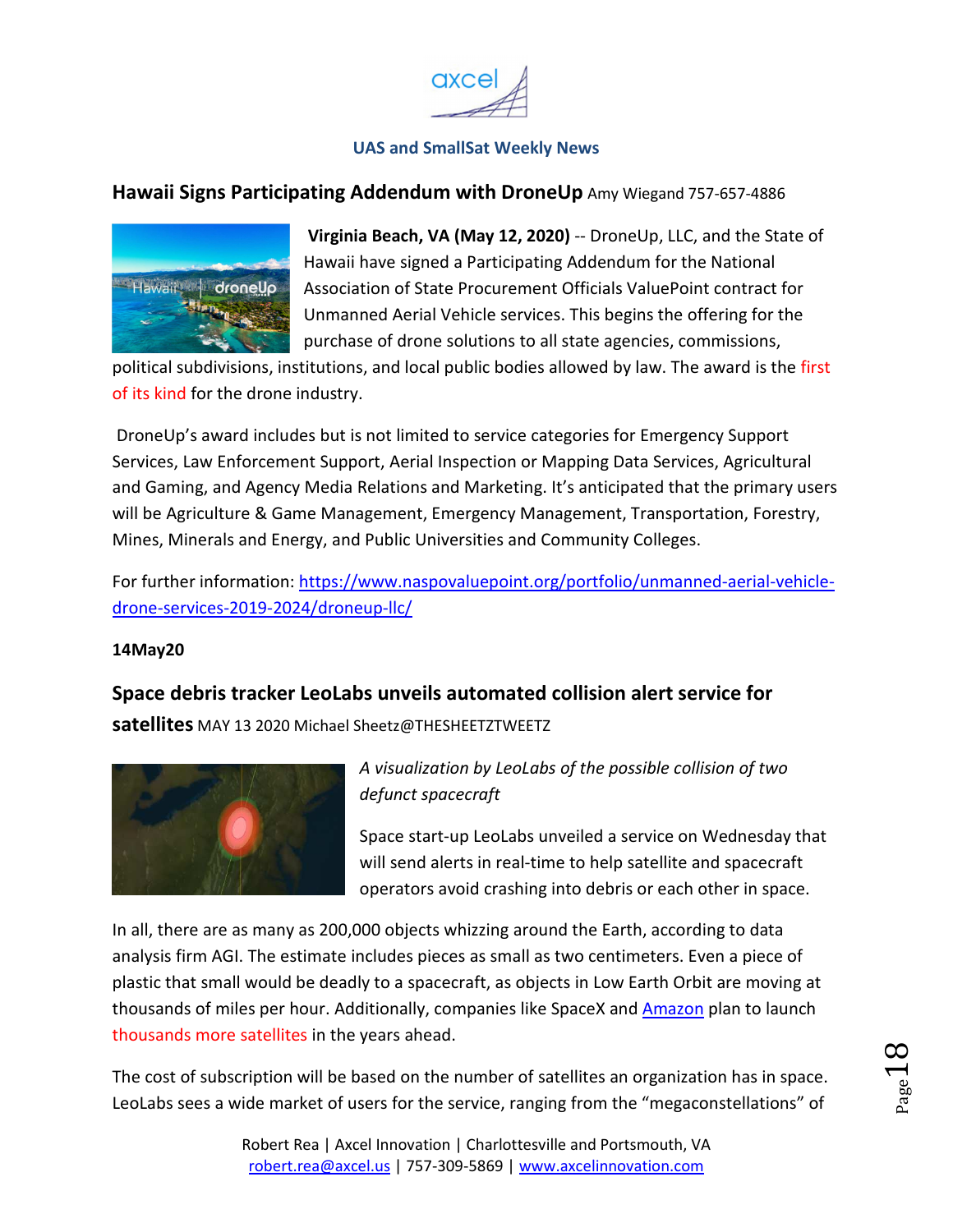

<span id="page-18-0"></span>SpaceX and Amazon to cube satellites launched by startups or research groups. https://www.cnbc.com/2020/05/13/space-debris-tracker-leolabs-automated-collision-alert-service-forsatellites.html

**Mapping an Ecuadorian Research Base in Antarctica with a Drone** MAY 13, 2020 Juan

Plaza Surveying & Mapping



The Ecuadorian Antarctic Institute partnered with the Ecuadorian mapping agency to select an unmanned aerial vehicle to be the platform of choice. The only vehicle that guaranteed stabilized flight with winds of 65 km/h was the Trimble UX5. It would be one of the first times that a UAV had been used in Antarctica.

The UX5 distributor agreed to supply a Trimble UX5, processing software and a technician to assist in the month-long mapping operation at Maldonado Base. The total expedition comprised 38 people including biologists, microzoologists, cartographers, weather experts and soldiers.

Once the weather finally improved to allow human outdoor activities, the UAV team was able to launch the first flight. Conditions were challenging: 23ºF and winds of 10 to 15 knots with unpredictable gusts. The first flight landed smoothly after covering the entire scientific base in about 25 minutes with an overlap of 80% at an altitude of 250 ft. When the weather improved, the UX5 climbed to 600 ft and flew for 45 minutes, covering the entire peninsula.



## *Orthophotomosaic of Maldonado Base*

With the flights completed, the resulting ortho-rectified, georeferenced photomosaics of the peninsula and the base area provided excellent detail. Despite the difficult and rapidly varying weather, the UAV had proven its worth and expansion plans are underway, thanks to the perseverance of the

team and the reliability of the platform. https://www.commercialuavnews.com/surveying/mappingan-ecuadorian-research-base-in-

antarctica?utm\_source=marketo&utm\_medium=email&utm\_campaign=newsletter&utm\_content=new sletter&mkt\_tok=eyJpIjoiWTJReVlUSXlNamhtTm1RdyIsInQiOiJFM1dISGhpREdEQWxJZ1k3bFA1K0lvdW53 MnYybUN1dHl6c3NJUGp1d1VxYUVndTZ2OEpjYTlxVzlnbVFJYzc0emxUTkpzQlJIY0dtZ3NwYzBJbFRJd0NPM 2FKOTErd3ArWmtUVVI0TisxZ1NIU2NJT1BQaUNKZnRFaG1pTm1ZSCJ9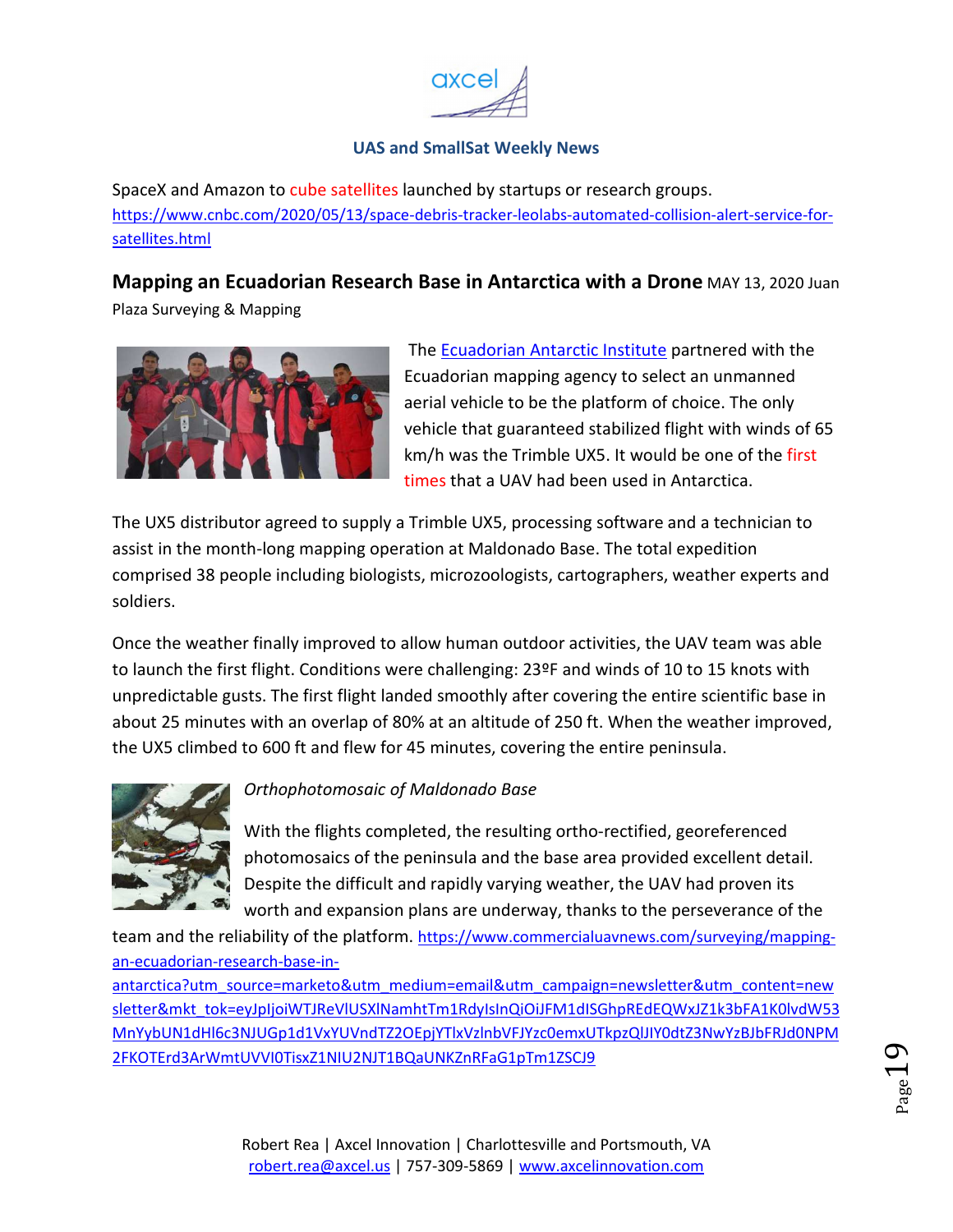

#### <span id="page-19-0"></span>**15May20**

**FAA Targets 2021 for Launch of Drone Remote ID Service** Brian Garrett-Glaser May 14, 2020



*The FAA's remote ID cohort hopes to launch at last one remote ID service supplier by sometime next year* 

Earlier this month, the FAA chose a cohort of eight companies to develop technology requirements for its implementation of remote ID, working in parallel with the agency's policymaking process. A

critical goal for that cohort is to launch remote ID services through at least one UAS service supplier (USS) by 2021.

Through the remote ID system described in the agency's proposed remote ID rule, released in December 29, drone operators will be required to transmit via broadcast and network their location, their drone's location, velocity and identifying data to a centralized system, which a variety of remote ID USSs share and retrieve information in near-real-time. That publication received more than 53,000 comments from the public, including UAS service providers, hobbyists, law enforcement agencies and many other stakeholders concerned about the cost of compliance, privacy implications, timeline for implementation and much more.

The following companies were selected by the FAA to form the remote ID cohort: **Airbus**, **AirMap, Amazon**, **Intel, OneSky, Skyward**, **T-Mobile and Wing.**

With the inclusion of Intel, Skyward and T-Mobile, the remote ID cohort is noticeably networkheavy. Many dissenting voices, including drone manufacturing giant DJI, have argued that broadcast alone is sufficient to enable remote ID; the FAA's choice of three telecom providers and its exclusion of DJI from this cohort indicates proceeding with a primarily network-based solution, perhaps mandating broadcast as well or including it as a backup option. https://www.aviationtoday.com/2020/05/14/faa-targets-2021-launch-first-public-drone-remote-idservice/

## **Autonomous Drones: French Manufacturer Azur Demonstrates Skeyetech [VIDEO]** Miriam McNabb May 14, 2020



Autonomous drones – those that can be programmed to execute missions from a distance – are a growing market segment. While U.S. regulations for flight beyond visual line of sight do not yet accommodate fully remote

Robert Rea | Axcel Innovation | Charlottesville and Portsmouth, VA robert.rea@axcel.us | 757-309-5869 | www.axcelinnovation.com